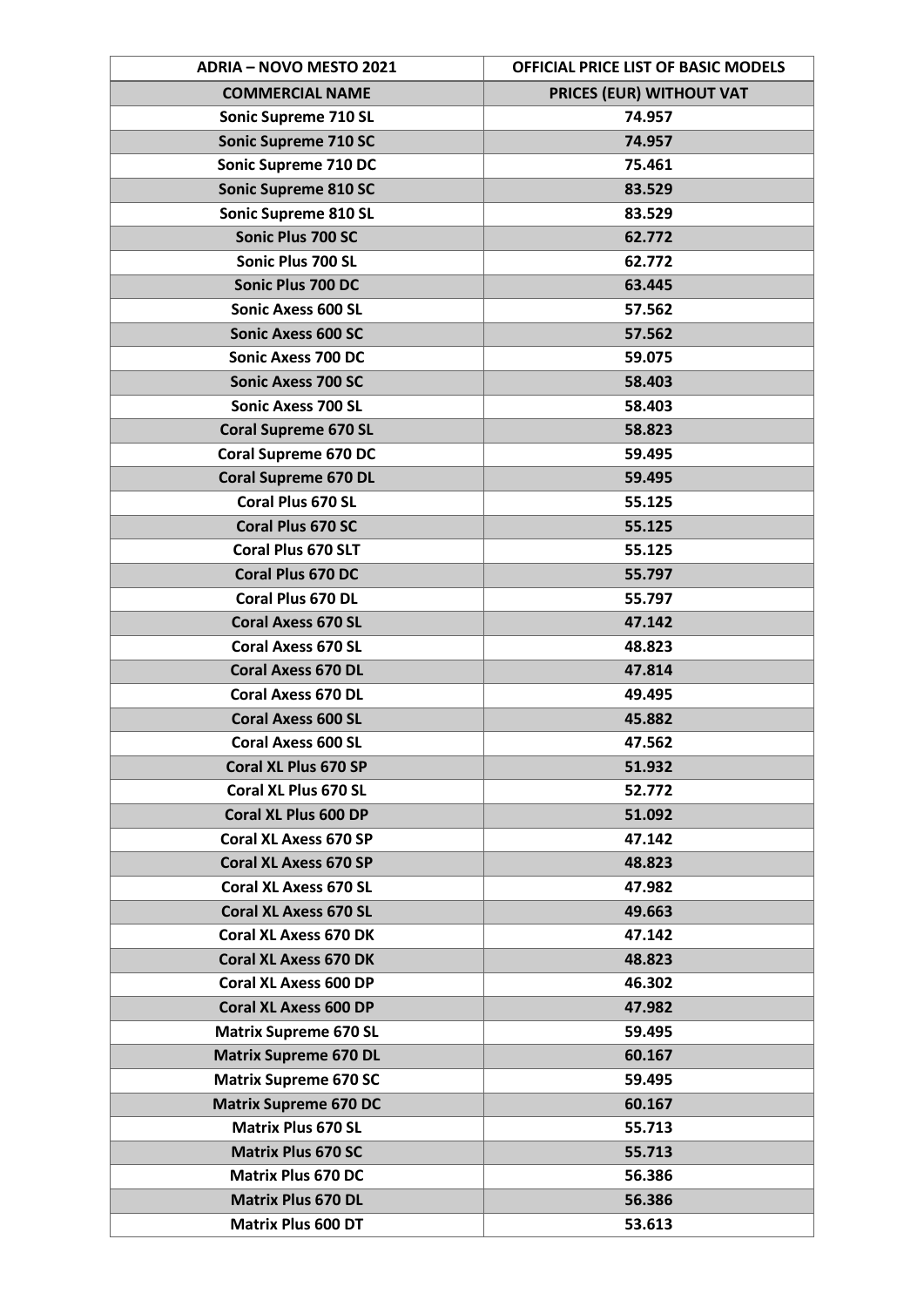| <b>Matrix Axess 520 ST</b> | 44.285 |
|----------------------------|--------|
| <b>Matrix Axess 520 ST</b> | 45.966 |
| <b>Matrix Axess 670 SL</b> | 47.478 |
| <b>Matrix Axess 670 SL</b> | 49.159 |
| <b>Matrix Axess 670 SC</b> | 47.478 |
| <b>Matrix Axess 670 SC</b> | 49.159 |
| <b>Matrix Axess 600 SC</b> | 46.722 |
| <b>Matrix Axess 600 SC</b> | 48.403 |
| <b>Matrix Axess 600 SL</b> | 46.722 |
| <b>Matrix Axess 600 SL</b> | 48.403 |
| <b>Matrix Axess 600 SP</b> | 46.722 |
| <b>Matrix Axess 600 SP</b> | 48.403 |
| <b>Matrix Axess 600 DT</b> | 46.722 |
| <b>Matrix Axess 600 DT</b> | 48.403 |
| <b>Matrix Axess 640 DC</b> | 48.571 |
| <b>Matrix Axess 640 DC</b> | 50.251 |
| <b>Compact Supreme DL</b>  | 49.999 |
| <b>Compact Plus DL</b>     | 48.150 |
| <b>Compact Axess DL</b>    | 45.209 |
| <b>Compact Axess DL</b>    | 46.890 |
| <b>Compact Supreme SP</b>  | 47.814 |
| <b>Compact Plus SP</b>     | 46.554 |
| <b>Compact Axess SP</b>    | 43.613 |
| <b>Compact Axess SP</b>    | 45.293 |
| <b>Compact Supreme SL</b>  | 48.739 |
| <b>Compact Plus SL</b>     | 47.478 |
| <b>Compact Axess SL</b>    | 44.537 |
| <b>Compact Axess SL</b>    | 46.218 |
| <b>Compact Supreme SC</b>  | 48.739 |
| <b>Compact Plus SC</b>     | 47.478 |
| <b>Compact Axess SC</b>    | 44.537 |
| <b>Compact Axess SC</b>    | 46.218 |
| <b>Compact Plus SLS</b>    | 50.839 |
| <b>S 70DF</b>              | 38.655 |
| <b>S 70DF</b>              | 40.335 |
| <b>S 65SL</b>              | 36.806 |
| <b>S 65SL</b>              | 38.487 |
| <b>A 70DK</b>              | 38.234 |
| <b>A 70DK</b>              | 39.915 |
| <b>A 75DP</b>              | 38.403 |
| <b>A 75DP</b>              | 40.083 |
| <b>A 75SL</b>              | 38.403 |
| <b>A 75SL</b>              | 40.083 |
| A 60SP                     | 36.974 |
| <b>A 60SP</b>              | 38.655 |
| <b>S 70SP</b>              | 40.251 |
| <b>S 70SP</b>              | 41.932 |
| <b>S 70SL</b>              | 39.663 |
| <b>S 70SL</b>              | 41.344 |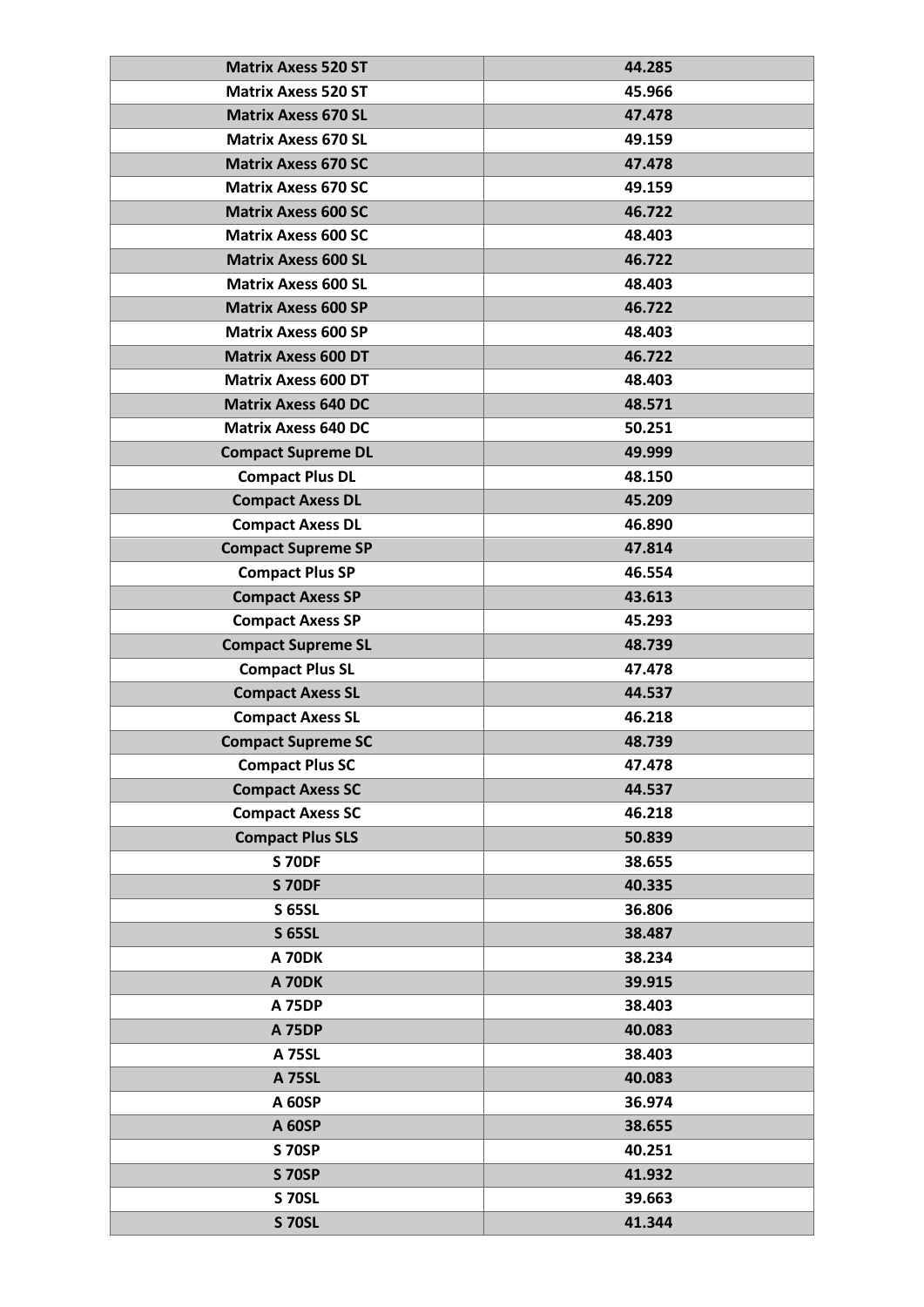| <b>S 75SL</b>                      | 41.344 |
|------------------------------------|--------|
| <b>S 75SL</b>                      | 43.024 |
| <b>S 60SP</b>                      | 37.814 |
| <b>S 60SP</b>                      | 39.495 |
| <b>S 70SC</b>                      | 39.579 |
| <b>S 70SC</b>                      | 41.260 |
| <b>S 75SC</b>                      | 41.344 |
| <b>S 75SC</b>                      | 43.024 |
| <b>Twin Supreme 600 SPB</b>        | 38.991 |
| <b>Twin Supreme 640 SLB</b>        | 41.848 |
| <b>Twin Supreme 640 SGX</b>        | 42.352 |
| <b>Twin Supreme 640 SPB Family</b> | 40.251 |
| Twin Plus 540 SP                   | 35.882 |
| Twin Plus 600 SPB                  | 36.890 |
| Twin Plus 600 SPB Family           | 38.234 |
| Twin Plus 640 SLB                  | 39.159 |
| Twin Plus 640 SGX                  | 41.008 |
| <b>Active</b>                      | 37.478 |
| <b>Twin Axess 540 SP</b>           | 33.529 |
| <b>Twin Axess 540 SP</b>           | 34.915 |
| <b>Twin Axess 600 SP</b>           | 34.789 |
| <b>Twin Axess 600 SP</b>           | 36.176 |
| <b>Twin Axess 600 SP Family</b>    | 35.629 |
| <b>Twin Axess 600 SP Family</b>    | 37.016 |
| <b>Twin Axess 640 SL</b>           | 36.050 |
| <b>Twin Axess 640 SL</b>           | 37.436 |
| <b>V 60SP</b>                      | 31.302 |
| <b>V 60SP</b>                      | 32.688 |
| V 60SPF                            | 31.974 |
| V 60SPF                            | 33.361 |
| <b>V 65SL</b>                      | 32.562 |
| <b>V 65SL</b>                      | 33.949 |
| Astella 704 HP                     | 48.234 |
| Astella 754 DP                     | 47.394 |
| Astella 904 HP                     | 51.596 |
| Alpina 613 UT                      | 28.907 |
| Alpina 763 UK                      | 34.705 |
| Alpina 753 HT                      | 32.604 |
| Alpina 663 PT                      | 29.159 |
| Alpina 663 HT                      | 29.579 |
| Alpina 663 UK                      | 29.327 |
| Alpina 753 UP                      | 32.184 |
| Alpina 903 HT                      | 40.419 |
| Alpina 753 HK                      | 32.100 |
| Alpina 583 LP                      | 27.730 |
| Adora 502 UL                       | 19.327 |
| Adora 522 UP                       | 19.327 |
| Adora 472 UP                       | 18.318 |
| Adora 542 UL                       | 19.495 |